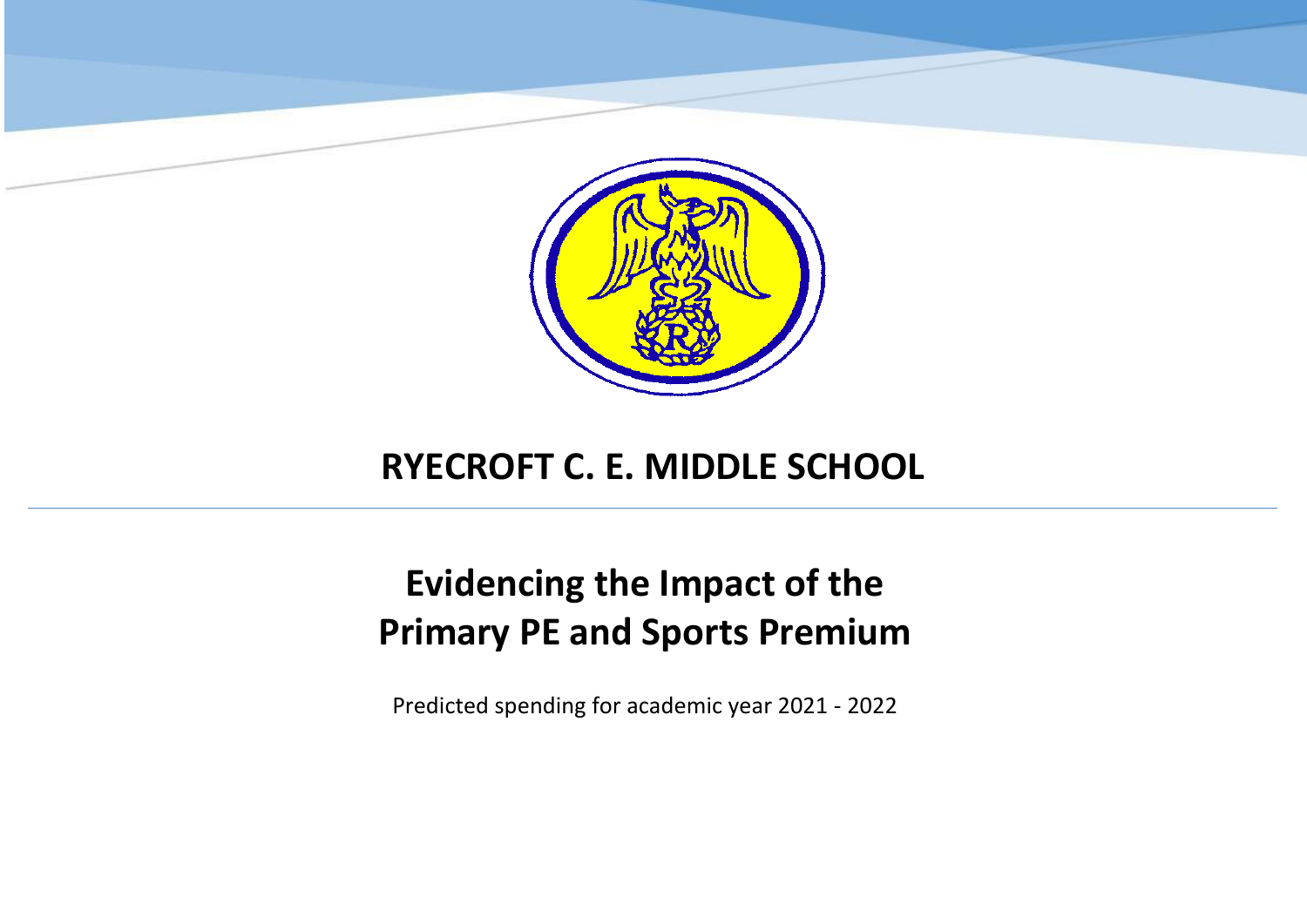It isimportant that our grant is used effectively and based on school need

Schools are advised to use the funding to make **additional and sustainable** improvements to the quality of Physical Education, School Sport and Physical Activity (PESSPA) they offer. This means that we should use the Primary PE and sport premium to:

- Develop or add to the PESSPA activities that our school already offer
- Build capacity and capability within the school to ensure that improvements made now will benefit pupils joining the school in future years
- The Primary PE and sport premium should not be used to fund capital spend projects; the school's budget should fund these.

Schools are required to [publish details](https://www.gov.uk/guidance/what-maintained-schools-must-publish-online#pe-and-sport-premium-for-primary-schools) of how they spend this funding, including any under-spend from 2020/2021, as well as on the impact it has on pupils' PE and sport participation and attainment. **All funding must be spent by 31st July 2022.**



Supported by:

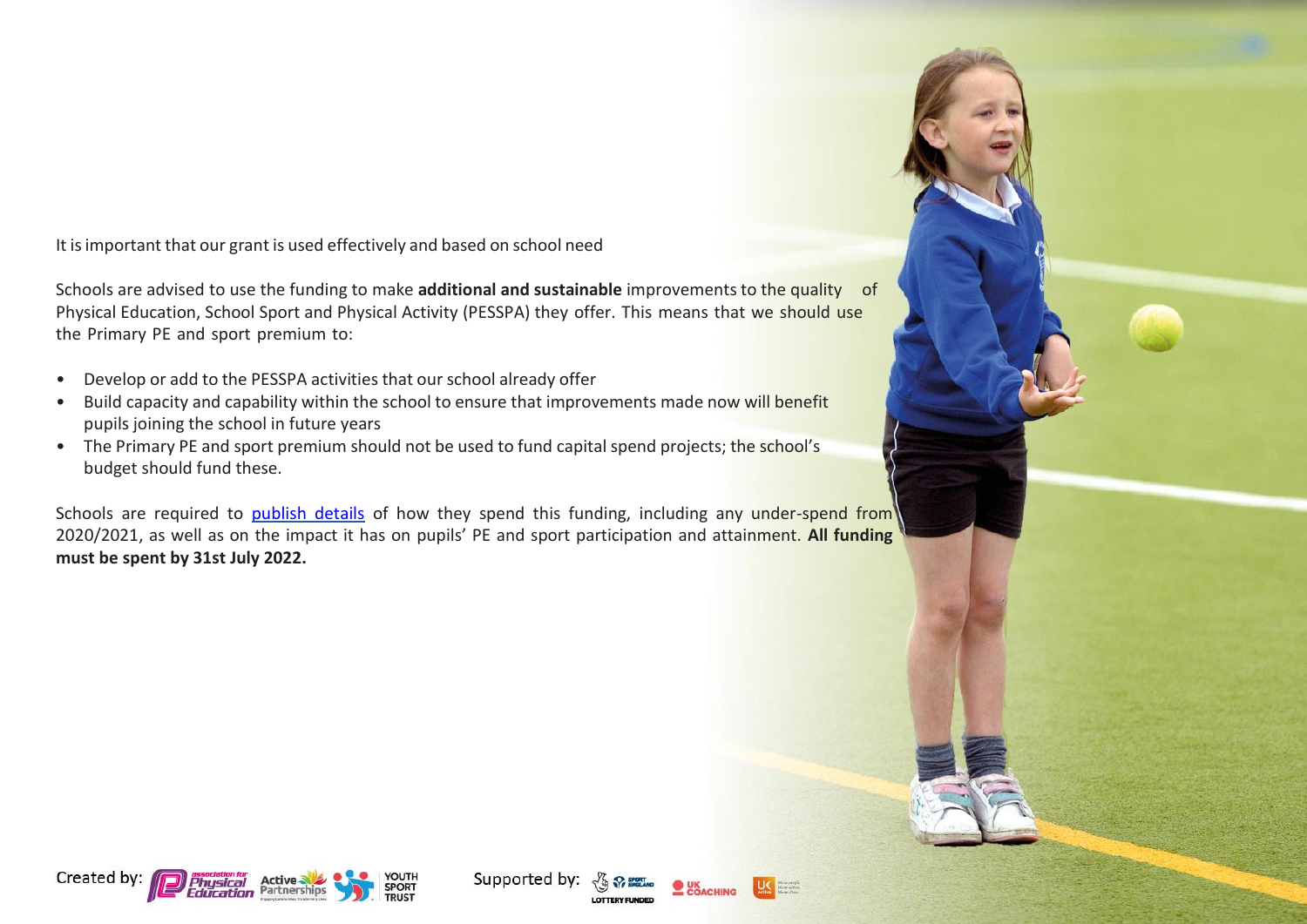The school has been through periods of lockdown due to the coronavirus pandemic and throughout this period have been working within Government guidelines. This has impacted on our P.E offer and reduced what we have been able to offer. For example, from March 2020 through to July 2021, the school was not able to run swimming sessions or after school clubs as we would in normal circumstances. The school is committed to active healthy pupils as we appreciate that the best way to fight the virus is to promote healthy active lifestyles but we needed to ensure pupil and staff safety first.

## **Carry Forward 2021**

As a result of the coronavirus (COVID-19) outbreak, the Department for Education took steps to relax the ring-fencing arrangements for the PE and sport premium in the 2020 to 2021 academic year to allow any unspent grant to be carried forward into the 2021 to 2022 academic year. The carry forward must be spent by 31.07.2022. The table below shows our spending of the carry forward:

| Total amount allocated for 2020/21                                                  | £17,000 |
|-------------------------------------------------------------------------------------|---------|
| Carry forward from this total fund into 2021/22                                     | £11,323 |
| Total amount allocated for 2021/22                                                  | £17,010 |
| Total amount of funding for 2021/22. To be spent and reported on by 31st July 2022. | £28,343 |



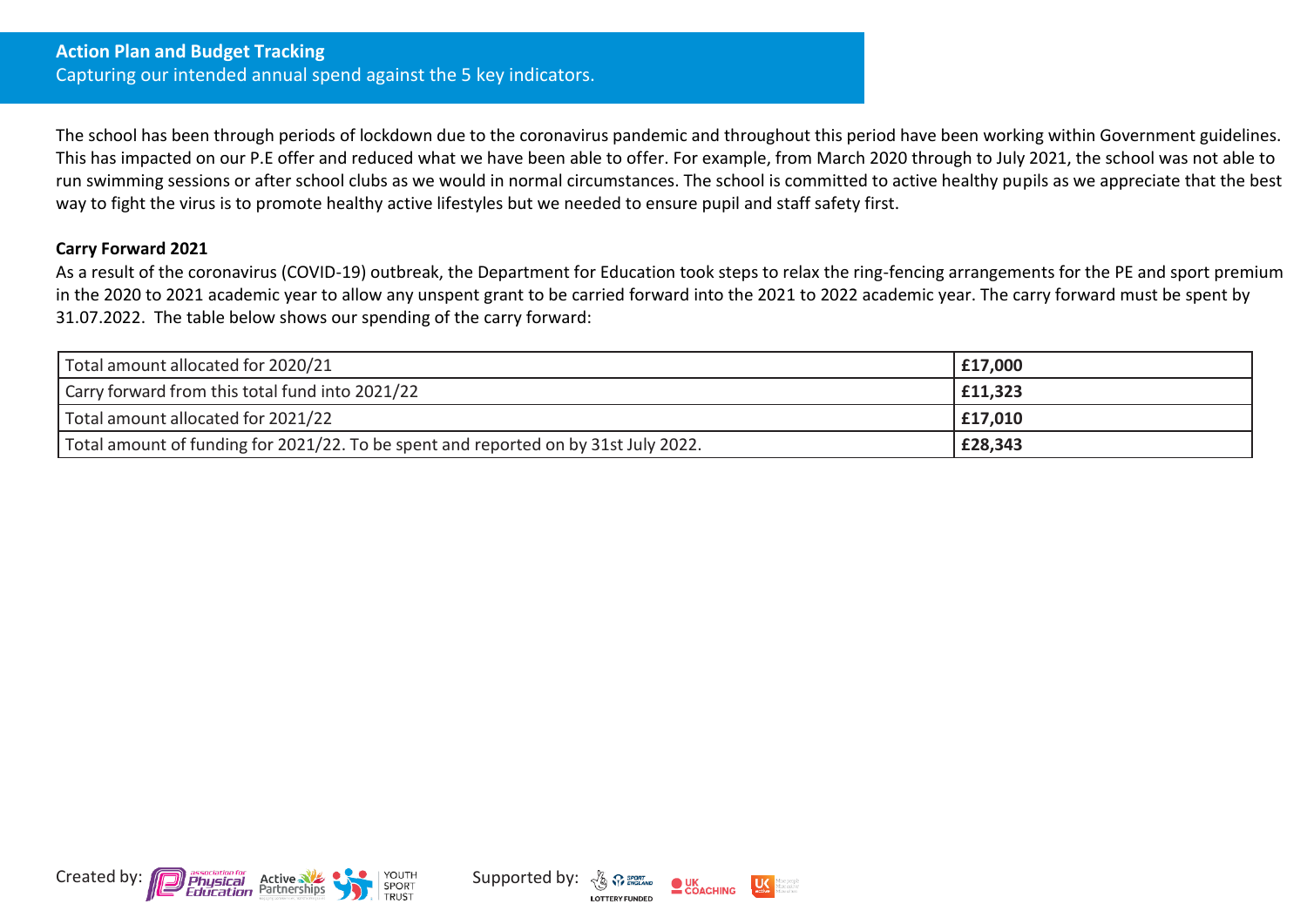| Academic Year: 2021/22                                                                                                                                                                                                                                                                                                                                          | Total fund allocated: £29,000                                                                                                                                                                                                                                                                                                                                                                                                                                                                                                                                                                                                                                                                                           | Date Updated: 17.03.2022                                                                                            |                                                                                                                                                                                                                                                                                                                                                                                                                                                                                                                                                                                                                                                                                                       |                                                                                                                                                                                                                                                                              |
|-----------------------------------------------------------------------------------------------------------------------------------------------------------------------------------------------------------------------------------------------------------------------------------------------------------------------------------------------------------------|-------------------------------------------------------------------------------------------------------------------------------------------------------------------------------------------------------------------------------------------------------------------------------------------------------------------------------------------------------------------------------------------------------------------------------------------------------------------------------------------------------------------------------------------------------------------------------------------------------------------------------------------------------------------------------------------------------------------------|---------------------------------------------------------------------------------------------------------------------|-------------------------------------------------------------------------------------------------------------------------------------------------------------------------------------------------------------------------------------------------------------------------------------------------------------------------------------------------------------------------------------------------------------------------------------------------------------------------------------------------------------------------------------------------------------------------------------------------------------------------------------------------------------------------------------------------------|------------------------------------------------------------------------------------------------------------------------------------------------------------------------------------------------------------------------------------------------------------------------------|
|                                                                                                                                                                                                                                                                                                                                                                 |                                                                                                                                                                                                                                                                                                                                                                                                                                                                                                                                                                                                                                                                                                                         |                                                                                                                     |                                                                                                                                                                                                                                                                                                                                                                                                                                                                                                                                                                                                                                                                                                       | Percentage of total allocation:                                                                                                                                                                                                                                              |
| Key indicator 1: The engagement of all pupils in regular physical activity - Chief Medical Officers guidelines recommend that<br>primary school pupils undertake at least 30 minutes of physical activity a day in school                                                                                                                                       |                                                                                                                                                                                                                                                                                                                                                                                                                                                                                                                                                                                                                                                                                                                         |                                                                                                                     | 69%                                                                                                                                                                                                                                                                                                                                                                                                                                                                                                                                                                                                                                                                                                   |                                                                                                                                                                                                                                                                              |
| Intent                                                                                                                                                                                                                                                                                                                                                          | Implementation                                                                                                                                                                                                                                                                                                                                                                                                                                                                                                                                                                                                                                                                                                          | <b>Funding</b><br>allocated:                                                                                        | Impact                                                                                                                                                                                                                                                                                                                                                                                                                                                                                                                                                                                                                                                                                                | <b>Sustainability and</b><br>suggestednext steps:                                                                                                                                                                                                                            |
| An increase in extra-curricular<br>opportunities during lunchtimes and<br>after school will allow for all pupils to<br>increase their activity levels. Due to<br>the lack of clubs during Covid-19<br>there is a focus to encourage all<br>pupils to engage.<br>All staff are encouraged to make their.<br>lessons as active as possible too<br>where possible. | Extra-curricular clubs offered<br>during lunchtimes and after<br>school.<br>Design and purchase an outdoor $ £1,000$ for line<br>gym accessible on the<br>playground for breaks/lunches<br>and PE lessons.<br>Training of young leaders in year<br>8 to deliver playground activities<br>at break and lunch times.<br>Playground equipment available<br>for pupils to utilise at breaks and<br>lunch times.<br>All lessons promote active<br>learning where possible.<br>Reintroduction of intra-house<br>competitions during lunch times.<br>Additional playground markings<br>such as hop scotch and chess for<br>outdoor play accessible at<br>breaks/lunches.<br>Purchase of additional<br>equipment and resources. | £15,000 for<br>outdoor gym<br>markings<br>£4,000 for<br>playground<br>'game' marking<br>and associated<br>resources | Pupils are now able to access  <br>multiple activities delivered<br>by young leaders in year 8<br>and staff at lunch times and<br>after school.<br>Weekly intra-house and<br>regular inter-school<br>competitions take place for<br>all pupils to represent their<br>house in.<br>Young leaders and games<br>captains have received<br>training and new equipment<br>to use when delivering their<br>playground sessions.<br>Staff have received training<br>to encourage active lessons in<br>their subject.<br>A permanent onsite outdoor<br>gym has been planned and<br>installed to encourage pupils<br>to stay active during their<br>breaks and an additional<br>resource for their PE lessons. | Playground equipment<br>needs to be looked after by<br>all pupils.<br>Young leaders and games<br>captains to share best<br>practice with future<br>candidates.<br>Continue to share best<br>practice amongst staff to<br>encourage active learning<br>across the curriculum. |
| Created by: <b>Physical</b> Active<br><b>By PE SPORT</b><br>YOUTH<br>Supported by:<br>$\bullet$ UK<br>COACHING<br>U <sub>active</sub><br>Abrepeople<br>Abreactive<br>Abreckten<br>SPORT<br>TRUST<br><b>LOTTERY FUNDED</b>                                                                                                                                       |                                                                                                                                                                                                                                                                                                                                                                                                                                                                                                                                                                                                                                                                                                                         |                                                                                                                     |                                                                                                                                                                                                                                                                                                                                                                                                                                                                                                                                                                                                                                                                                                       |                                                                                                                                                                                                                                                                              |



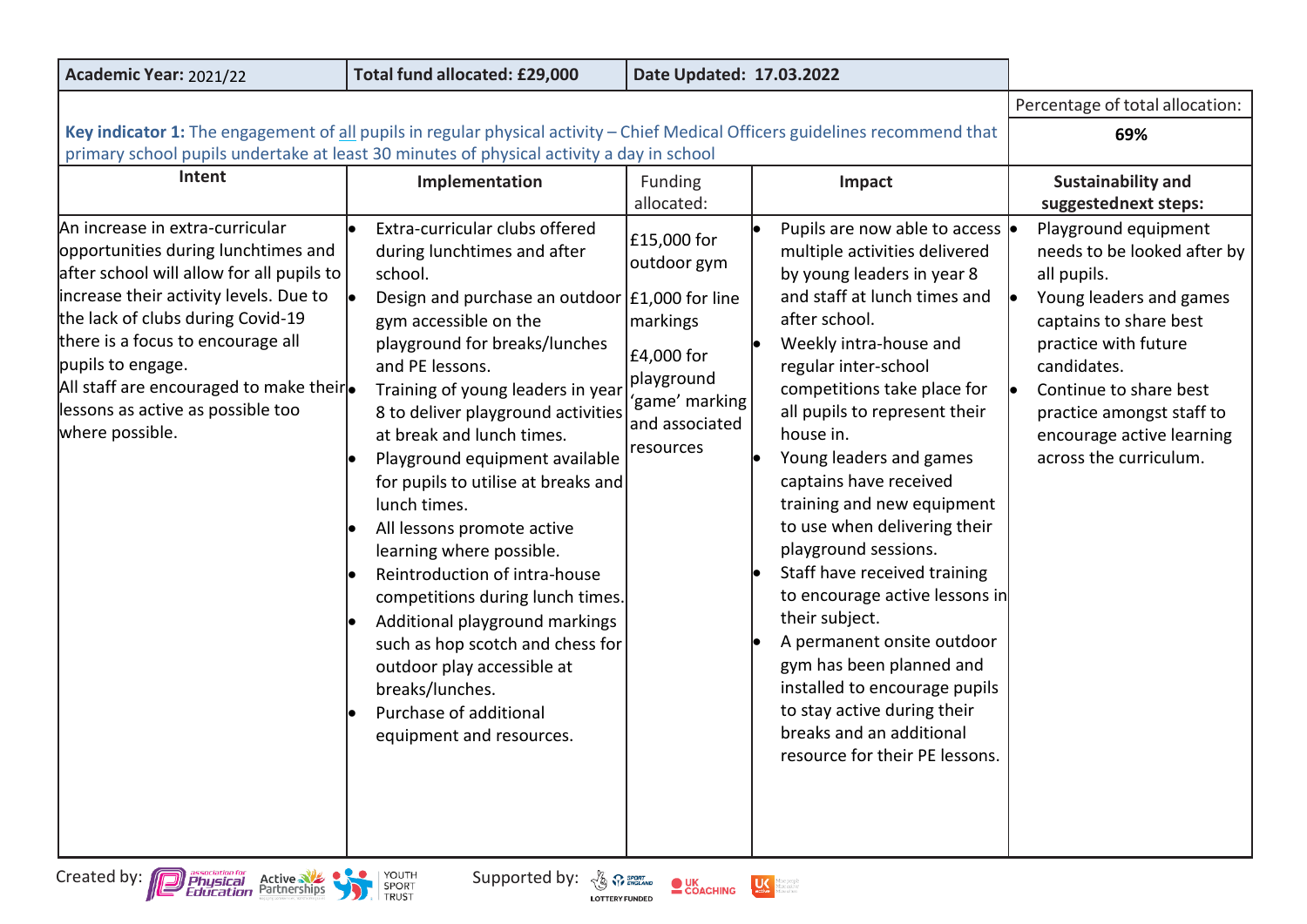|                                                                                                                                                         |                                                                                                                                                                                          |                                                                    |                                                                                                                                                                                                                                                                                                                                                             | Percentage of total allocation:                                                                                                                                |
|---------------------------------------------------------------------------------------------------------------------------------------------------------|------------------------------------------------------------------------------------------------------------------------------------------------------------------------------------------|--------------------------------------------------------------------|-------------------------------------------------------------------------------------------------------------------------------------------------------------------------------------------------------------------------------------------------------------------------------------------------------------------------------------------------------------|----------------------------------------------------------------------------------------------------------------------------------------------------------------|
| Key indicator 2: The profile of PESSPA being raised across the school as a tool for whole school improvement                                            |                                                                                                                                                                                          |                                                                    |                                                                                                                                                                                                                                                                                                                                                             |                                                                                                                                                                |
| Intent                                                                                                                                                  | Implementation                                                                                                                                                                           | Funding<br>allocated:                                              | Impact                                                                                                                                                                                                                                                                                                                                                      | Sustainability and suggested<br>next steps:                                                                                                                    |
| To encourage active learning across<br>all the curriculum.<br>To provide opportunities for pupils to<br>compete in school and against other<br>schools. | Investment in an outdoor gym<br>facilities for all pupils to access.<br>Investment in additional<br>equipment and playground<br>markings.<br>Transport costs for school<br>competitions. | <b>Funding</b><br>allocation<br>included within<br>Key Indicator 1 | All pupils have access to an<br>outdoor gym during<br>playtimes and PE lessons.<br>Pupils have additional<br>playground equipment and<br>line markings to allow for<br>increased physical activity<br>during playtimes.<br>Enrichment opportunities<br>available for pupils to<br>participate in various sporting<br>activities, clubs and<br>competitions. | Continue staff development<br>to encourage outdoor<br>learning.<br>Continue pupil training for<br>young leaders in KS3 to<br>deliver playground<br>activities. |

|                                                                                                                                                                                                                                                        |                                                                                                                                             |                              |                                                                                                                                                                                                                                           | Percentage of total allocation:                                        |
|--------------------------------------------------------------------------------------------------------------------------------------------------------------------------------------------------------------------------------------------------------|---------------------------------------------------------------------------------------------------------------------------------------------|------------------------------|-------------------------------------------------------------------------------------------------------------------------------------------------------------------------------------------------------------------------------------------|------------------------------------------------------------------------|
| Key indicator 3: Increased confidence, knowledge and skills of all staff in teaching PE and sport                                                                                                                                                      |                                                                                                                                             |                              | 3.4%                                                                                                                                                                                                                                      |                                                                        |
| Intent                                                                                                                                                                                                                                                 | Implementation                                                                                                                              | <b>Funding</b><br>allocated: | Impact                                                                                                                                                                                                                                    | Sustainability and suggested<br>next steps:                            |
| Staff in the PE department are<br>encouraged to participate in regular<br>CPD training.<br>All staff are encouraged to attend<br>CPD training which is relevant to<br>their interest especially if they<br>deliver an extra-curricular<br>opportunity. | Staff are to attend relevant<br>training to what they feel is<br>required to help them with<br>their continued professional<br>development. | £1,000                       | Staff have increased their<br>knowledge and skills in subject<br>areas that they deliver within<br>the school.<br>These skills gained allow for<br>new ways to deliver the<br>sessions and enhance the<br>learning experience for pupils. | Continue to encourage<br>staff to attend CPD courses<br>and workshops. |



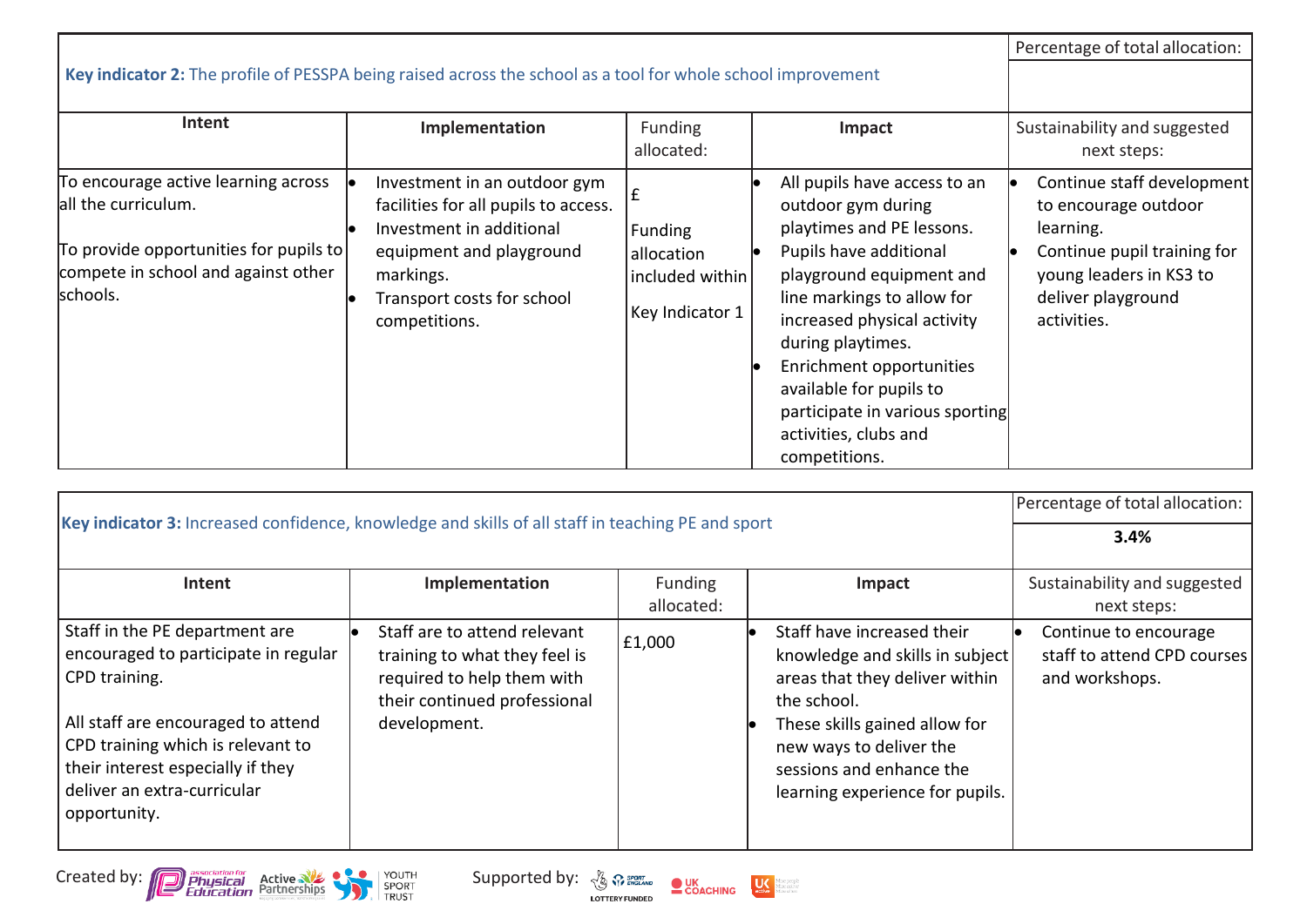|                                                                                                                                                                                                                                                                                                                                                                                                                                                                                                                                                                                                                                                                                                |                                                                                                                                                                                                                                                                                                                                                                                                        |                                                                         |                                                                                                                                                                                                                                                                                                                                                                                                                                                                                                                                                                        | Percentage of total allocation:                                                                                                                                    |
|------------------------------------------------------------------------------------------------------------------------------------------------------------------------------------------------------------------------------------------------------------------------------------------------------------------------------------------------------------------------------------------------------------------------------------------------------------------------------------------------------------------------------------------------------------------------------------------------------------------------------------------------------------------------------------------------|--------------------------------------------------------------------------------------------------------------------------------------------------------------------------------------------------------------------------------------------------------------------------------------------------------------------------------------------------------------------------------------------------------|-------------------------------------------------------------------------|------------------------------------------------------------------------------------------------------------------------------------------------------------------------------------------------------------------------------------------------------------------------------------------------------------------------------------------------------------------------------------------------------------------------------------------------------------------------------------------------------------------------------------------------------------------------|--------------------------------------------------------------------------------------------------------------------------------------------------------------------|
| Key indicator 4: Broader experience of a range of sports and activities offered to all pupils                                                                                                                                                                                                                                                                                                                                                                                                                                                                                                                                                                                                  |                                                                                                                                                                                                                                                                                                                                                                                                        |                                                                         |                                                                                                                                                                                                                                                                                                                                                                                                                                                                                                                                                                        | 22.4%                                                                                                                                                              |
| Intent                                                                                                                                                                                                                                                                                                                                                                                                                                                                                                                                                                                                                                                                                         | Implementation<br>Purchase new equipment to                                                                                                                                                                                                                                                                                                                                                            | Funding<br>allocated:                                                   | Impact<br>Pupils now have the                                                                                                                                                                                                                                                                                                                                                                                                                                                                                                                                          | Sustainability and suggested<br>next steps:<br>Continue to enhance the                                                                                             |
| All pupils will experience a range of<br>sports and activities during their<br>learning at Ryecroft C.E. Middle<br>School.<br>An increase in the awareness of<br>Paralympic sports and adapted sports<br>lis to be achieved in addition to<br>promoting new up and coming<br>Olympic sports such as skateboarding<br>and rock climbing.<br>Pupils have an increased opportunity<br>to attend extra-curricular clubs as<br>they have not had the opportunities<br>over the past two years due to Covid-<br>19.<br>Additional opportunities presented<br>for pupils who missed out on<br>swimming lessons due to Covid-19.<br>Organise outdoor residential trips for<br>year 6 pupils to attend. | allow pupils to experience how<br>to play these sports.<br>Offer enrichment days for<br>pupils.<br>Invite coaches and external<br>providers in to enhance pupils<br>learning experiences either<br>within PE lessons or extra-<br>curricular opportunities.<br>Year 6 pupils to attend an<br>outdoor residential trip with<br>The Bushcraft Company.<br>Day outdoor visits for pupils in<br>Year 5 & 7 | Clubs £2,000<br>Swimming<br>£1,500<br>lOutdoor<br>residential<br>£3,000 | opportunity to engage in<br>alternative sports and<br>activities such as archery and<br>new age curling (in<br>conjunction with the Olympics)<br>Pupils have access to weekly<br>after school clubs delivered by<br>Sports 4 kids.<br>Pupils have received the<br>opportunity for enrichment<br>days to participate in outdoor<br>activities.<br>Year 7 pupils attended<br>swimming lessons during the<br>summer term as they missed<br>out on their swimming<br>opportunities in year 6 due to<br>Covid-19.<br>Year 6 pupil's outdoor<br>residential trip subsidised. | PE curriculum and offer<br>alternative sports.<br>Continue working with<br>external companies and<br>clubs to build stronger links<br>in sports outside of school. |



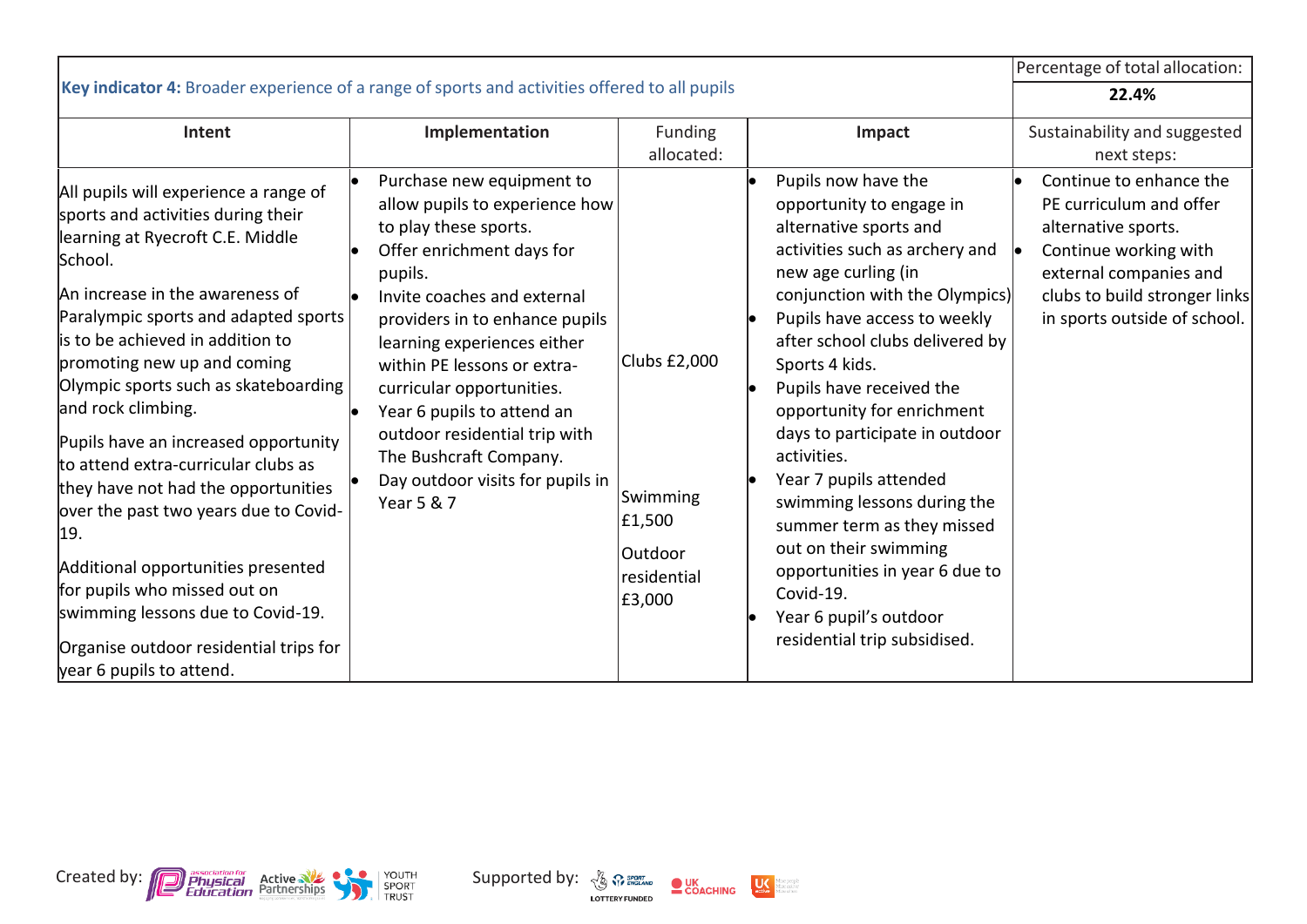|                                                                                                                                                                                                                                                                                                                                                                                                        |                                                                                                                                                                                                                                                                                                                                                                                                          |                                    |                                                                                                                                                                                                                                                                                                                                                                                                                                                         | Percentage of total allocation:                                                                                                                                                                                                                                              |
|--------------------------------------------------------------------------------------------------------------------------------------------------------------------------------------------------------------------------------------------------------------------------------------------------------------------------------------------------------------------------------------------------------|----------------------------------------------------------------------------------------------------------------------------------------------------------------------------------------------------------------------------------------------------------------------------------------------------------------------------------------------------------------------------------------------------------|------------------------------------|---------------------------------------------------------------------------------------------------------------------------------------------------------------------------------------------------------------------------------------------------------------------------------------------------------------------------------------------------------------------------------------------------------------------------------------------------------|------------------------------------------------------------------------------------------------------------------------------------------------------------------------------------------------------------------------------------------------------------------------------|
| Key indicator 5: Increased participation in competitive sport                                                                                                                                                                                                                                                                                                                                          |                                                                                                                                                                                                                                                                                                                                                                                                          |                                    |                                                                                                                                                                                                                                                                                                                                                                                                                                                         | 5.2%                                                                                                                                                                                                                                                                         |
| Intent                                                                                                                                                                                                                                                                                                                                                                                                 | Implementation                                                                                                                                                                                                                                                                                                                                                                                           | <b>Funding</b><br>allocated:       | Impact                                                                                                                                                                                                                                                                                                                                                                                                                                                  | Sustainability and suggested<br>next steps:                                                                                                                                                                                                                                  |
| Due to Covid-19 there were no live<br>competitions held during the<br>academic year of 2020-2021. During<br>this time there was a series of virtual<br>competitions and challenges held by<br>the school.<br>Ryecroft aims to increase the<br>participation of pupils within<br>competition across a number of<br>different activities and sports both<br>within lessons and extra-curricular<br>time. | Offer weekly intra-house<br>competitions at lunch times.<br>Regular friendly games hosted<br>between local schools.<br>Entry to county cups and<br>tournaments.<br>Virtual competitions offered via<br>Microsoft Teams.<br>Competitions during class time<br>and assembly offered.<br>Funding provided for transport to<br>events offsite.<br>Transition events for year 4 and<br>current year 5 pupils. | Transport and<br>entry fees £1,500 | Weekly intra-house competitions  .<br>organised and delivered by the<br><b>Games Captains and Young</b><br>Leaders.<br>Pupils attended sporting events<br>that were offsite.<br>All pupils received the<br>opportunity to participate and<br>represent Ryecroft both at live<br>events and via virtual events.<br>Friendly competition encouraged<br>during lesson and assembly<br>times.<br>Current year 4 and 5 pupils<br>attended transition events. | Continue to host intra-house<br>competitions.<br>Continue to organise and<br>participate in extra-curricular<br>competitions and sporting<br>events.<br>Continue to build transition<br>and rapport with feeder<br>schools.<br>Continue to organise virtual<br>competitions. |